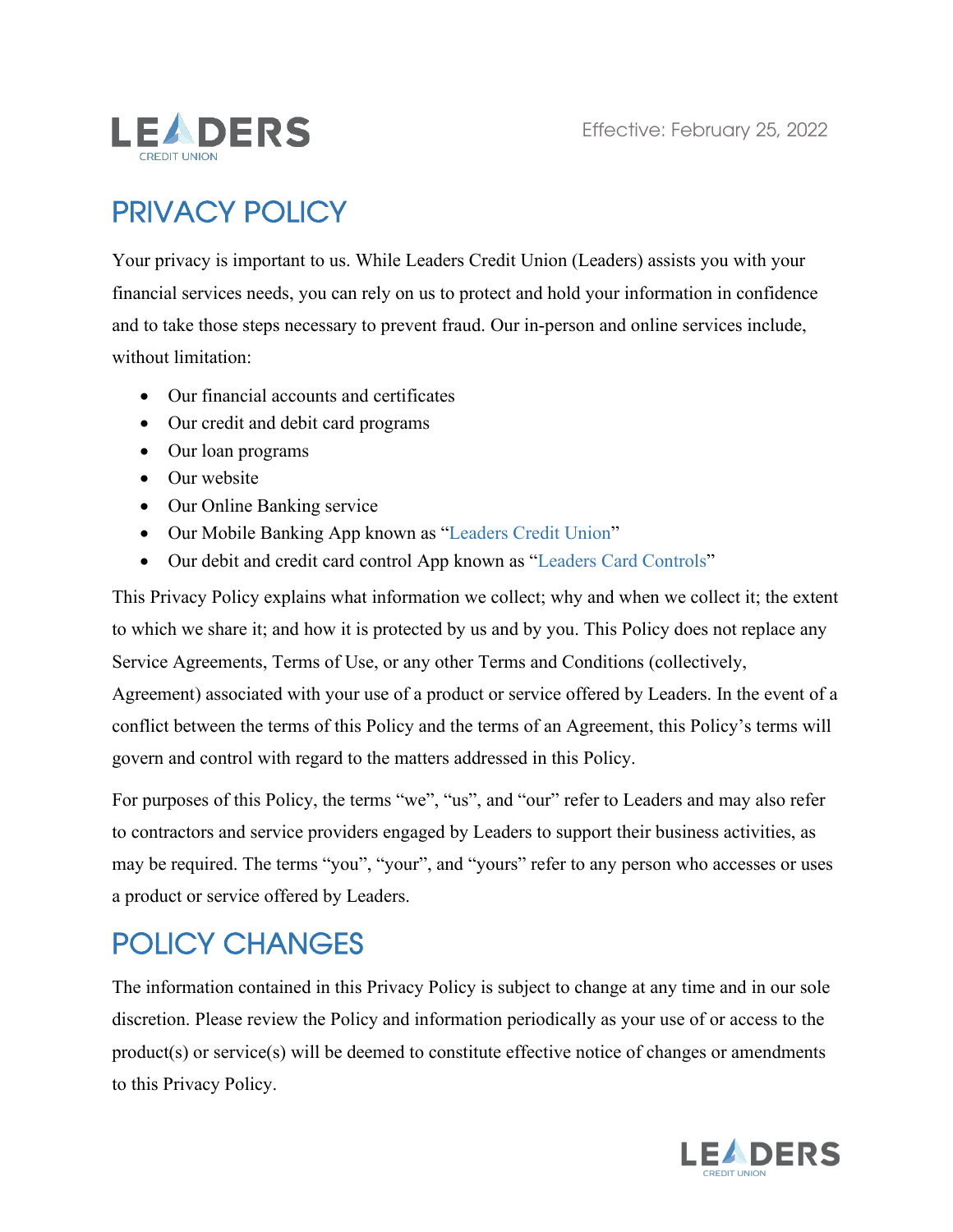## **QUESTIONS**

Please contact us with questions about this Privacy Policy by calling 731-664-1784; by writing to Leaders Credit Union, P.O. Box 10008, Jackson, TN 38308; or by emailing us at [marketing@leaderscu.com](mailto:marketing@leaderscu.com)

# INFORMATION LEADERS COLLECTS

The personal and sensitive information collected depends on the services and/or products you have with us. It may include:

- Name, home address, email address, telephone number(s), and Social Security Number
- Account number(s), transactions, and balances
- Payment history
- Credit history and credit scores

If you use an online service or product offered by Leaders, then the collected information may also include:

- Unique device identifiers such as Media Access Control (MAC) and Internet Protocol (IP) addresses
- Browser type, version, language, and display/screen settings
- Information about how you use and interact with our Apps such as links clicked and pages visited
- Your location a/k/a geolocation data when consent has been given by you (See Your Location Information below for more details)

**Children's Information**: Leaders recognizes the importance of protecting privacy especially where children are involved. We do not direct online products and/or services to individuals under the age of 13, and we request that these individuals do not provide personal information through our online products and services. We do not knowingly collect personal information from children under 13.

**Accuracy of Information**: It is very important to keep your personal information accurate and up to date. If your personal information is incomplete, inaccurate, or not current, please contact us with the correct information as soon as possible through one of the methods listed in this Policy's Questions section or, if you use one of our App services, use the "Contact Us" feature.

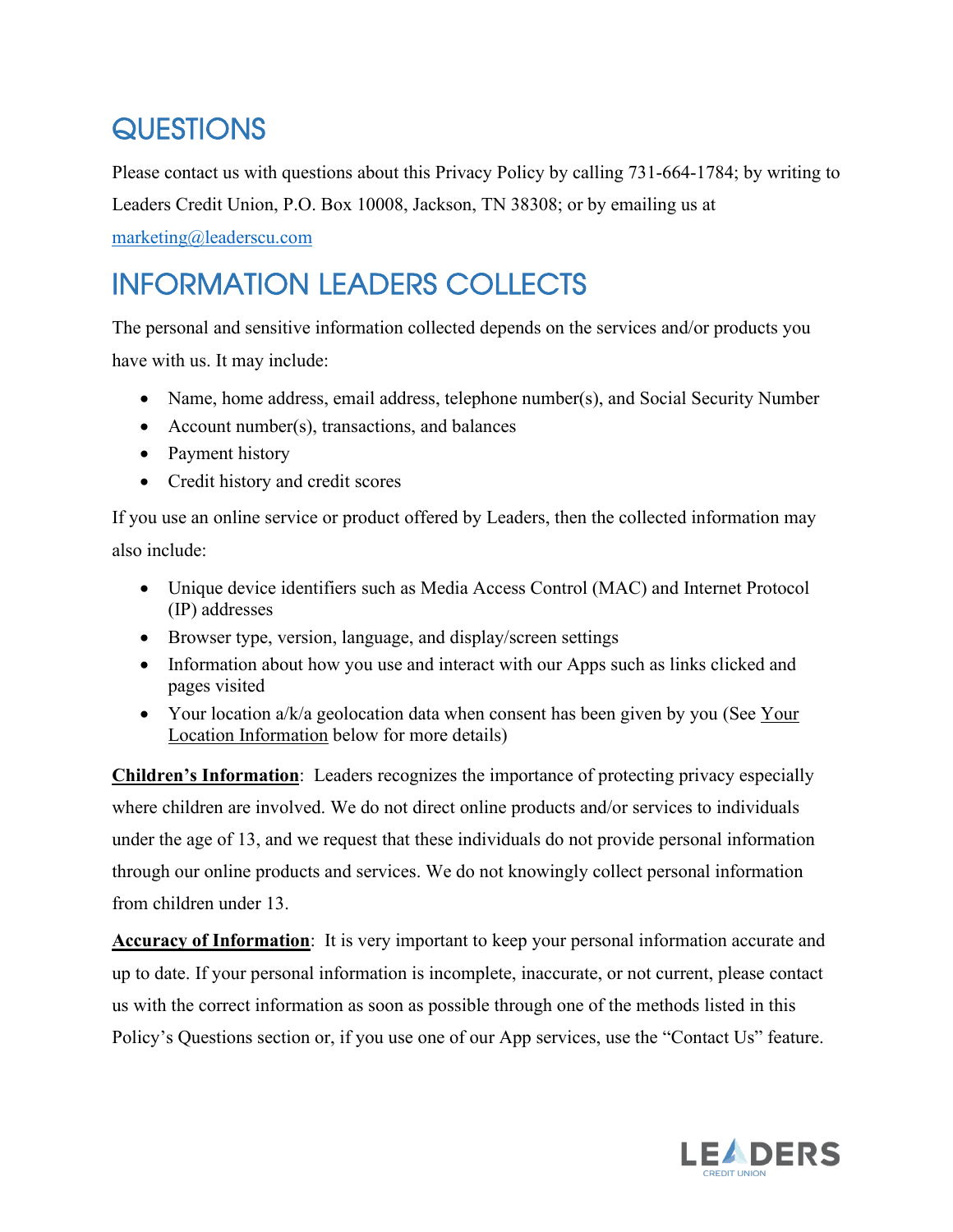# WHY & WHEN LEADERS COLLECTS INFORMATION

Leaders collects information to provide better services and products to you and its other members. Some ways the information may be used is to:

- Verify your identity;
- Maintain your account(s);
- Process your transactions and applications;
- Manage, assess, and enhance our operations for the benefit of our members (owners) by improving our products and services;
- Comply with applicable legal requirements, contractual obligations, and our policies;
- Personalize your experience on, facilitate the navigation of, and more effectively display information on our Website or Apps;
- Recognize your device in order to allow access to your account and to otherwise enhance security controls connected to the use of our online products and services;
- Enable online services' features such as card controls, fraudulent card use alerts, locating ATMs and/or branches;
- Allow you to participate in surveys, contests, and similar promotions; and
- Respond to your requests and communicate with you.

Leaders collects your information when you use our services and/or products through your use of our online services and through your computer, smartphone, tablet, or other mobile device by the use of cookies and similar tracking technologies such as beacons, tags, pixels, and scripts. Our cookies and tracking technologies do not contain or capture unencrypted personal information, but they allow us to collect information such as browser type, time spent on our Website or App, pages visited, language preferences, and your relationship with us. For example, information is collected when you:

- Inquire or provide feedback about our products and services
- Open an account
- Apply for a loan
- Use your credit or debit card
- Pay your bills
- Make deposits to or withdrawals from your Leaders accounts

**Your Location Information**: Your location may be determined with differing degrees of accuracy through the use of technology such as GPS; IP address; Wi-Fi access points; cell towers; and Bluetooth-enabled devices. Your location a/k/a geolocation data is only collected if

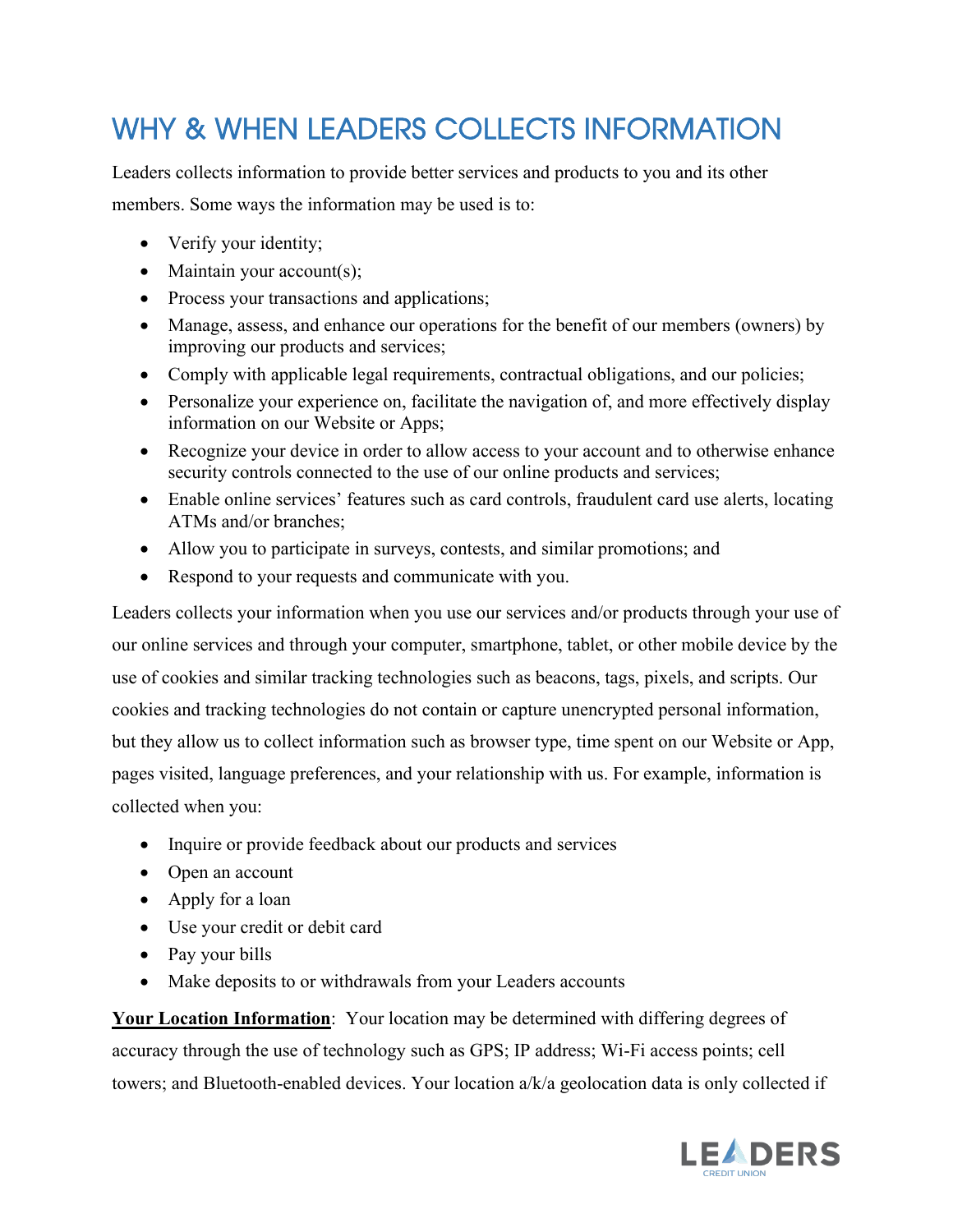you have authorized it. You can change your permissions for the collection of your geolocation data at any time in your device's settings.

Leaders collects location data to enable features like locations of ATMs and Branches close to you at that moment, card controls to detect card use and provide alerts to help prevent fraudulent transactions, and ads based on your general location, even when the Leaders App is closed or not in use. Leaders' two App services are Leaders Credit Union App, which is for its mobile banking services, and Leaders Card Controls App, which is for its debit and credit card controls.

### SHARING YOUR INFORMATION

Personal information collected from and about you will not be sold by Leaders, but it may be used and shared in accordance with applicable federal laws and regulations and may continue to be used and shared when you are no longer our member. These laws and regulations do give consumers such as you the right to limit some but not all sharing. Our Consumer Privacy Notice, for which a link may be found below in Other Useful Resources, provides you with a description of how we collect, share, and protect your personal information in a format prescribed by federal law for all financial institutions. The information within the Consumer Privacy Notice is contained within this Privacy Policy, but it is presented differently between the documents.

Leaders like all financial institutions needs to share its members' personal information to run its business and fulfill its members' needs. The permitted reasons for which Leaders shares your personal information are:

- Our everyday business purposes;
- Our marketing purposes; and
- Our joint marketing with other financial companies.

You do not have the option to limit the sharing of this information.

Other permitted reasons for which Leaders could, but does not currently, share your personal information are:

- Our affiliates' everyday business purposes involving information about your transactions and experiences;
- Our affiliates' everyday business purposes involving your creditworthiness information;
- Our affiliates' marketing purposes to you; and
- Our nonaffiliates' marketing purposes to you.

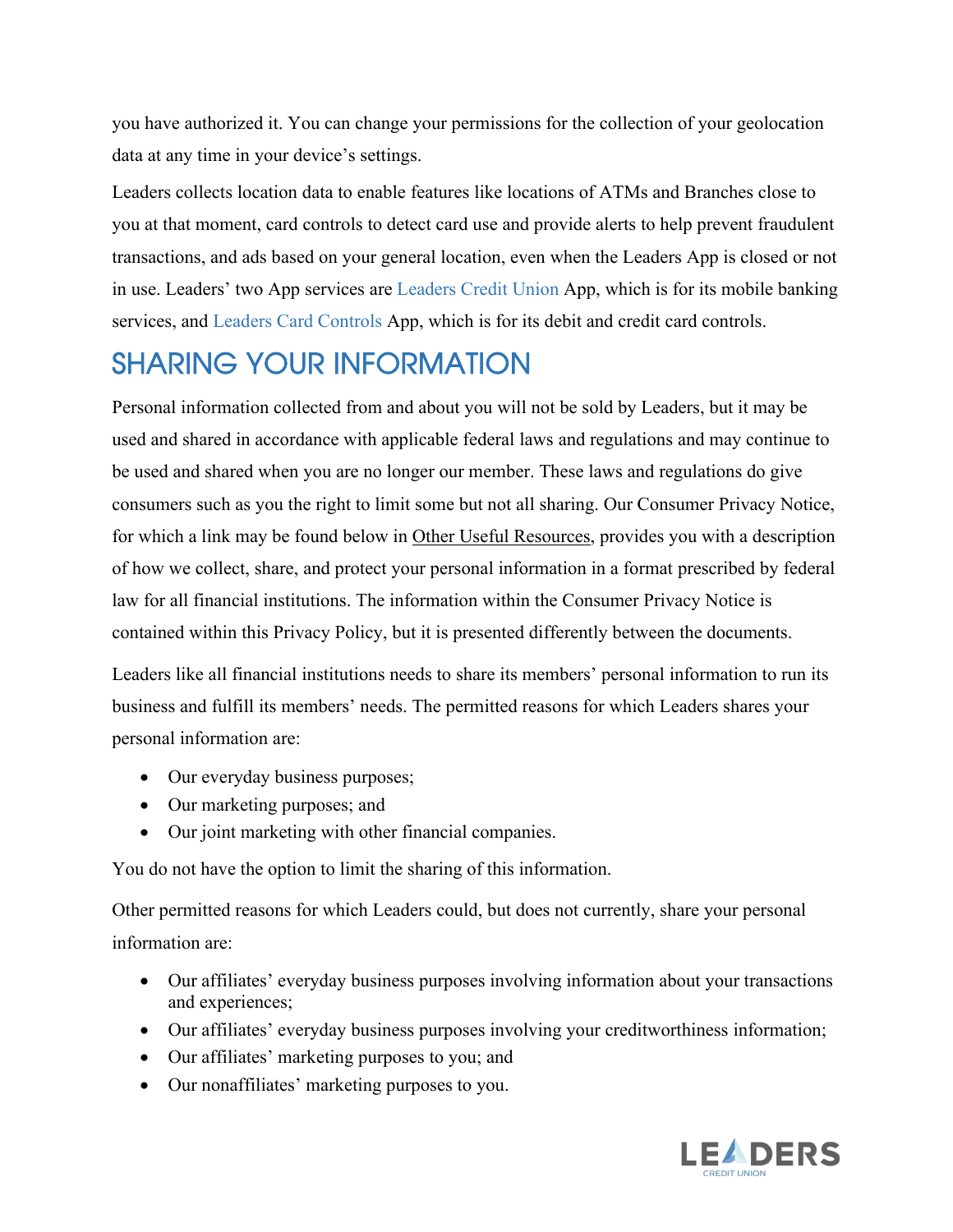Federal law allows you to limit only:

- Our affiliates' everyday business purposes involving your creditworthiness information;
- Our affiliates' marketing purposes to you; and
- Our nonaffiliates' marketing purposes to you.

State laws and individual companies may give you additional rights to limit sharing. Leaders does use Google services with its two Apps and Website and as a result, your information may be shared with Google. The use of the Google Analytics service allows us to better understand how our Website and Apps are being visited and used. Google Analytics collects information such as how often users visit our Website and Apps, what pages they visit when they do so, and what other sites they used prior to coming to our Website or App. Google Analytics collects the IP address assigned to you on the date you visit our Website or App, rather than your name or other identifying information. We do not combine your information collected through the use of Google Analytics with your personally identifiable information. Although Google Analytics plants a cookie on your web browser to identify you as a unique user the next time you visit our Website or App, the cookie cannot be used by anyone but Google. You may review further information about how Google Analytics collects and processes data and how to control the information sent to Google at its webpage on "How Google uses information from sites or apps that use our services" that can be found at [www.google.com/policies/privacy/partners.](http://www.google.com/policies/privacy/partners)

### PROTECTION OF INFORMATION

**By Leaders**: Leaders uses security measures that comply with applicable federal and state laws to protect your personal information from unauthorized access and use. These measures include computer and device safeguards; secured files and buildings; procedural safeguards; information security and confidentiality requirements for our vendors; safe record storage; and, for members using our online services, encryption technology such as Secure Socket Layer (SSL) that protects the information as you enter and submit it through our online services. In the event of a data breach, timely notification will be provided to you in accordance with applicable laws and regulations.

**By You**: Emails sent through the "regular internet" and Text Messages are not secure. You should never send sensitive or confidential information in or attached to an email that is not secure. This includes, without limitation, information or images containing information such as

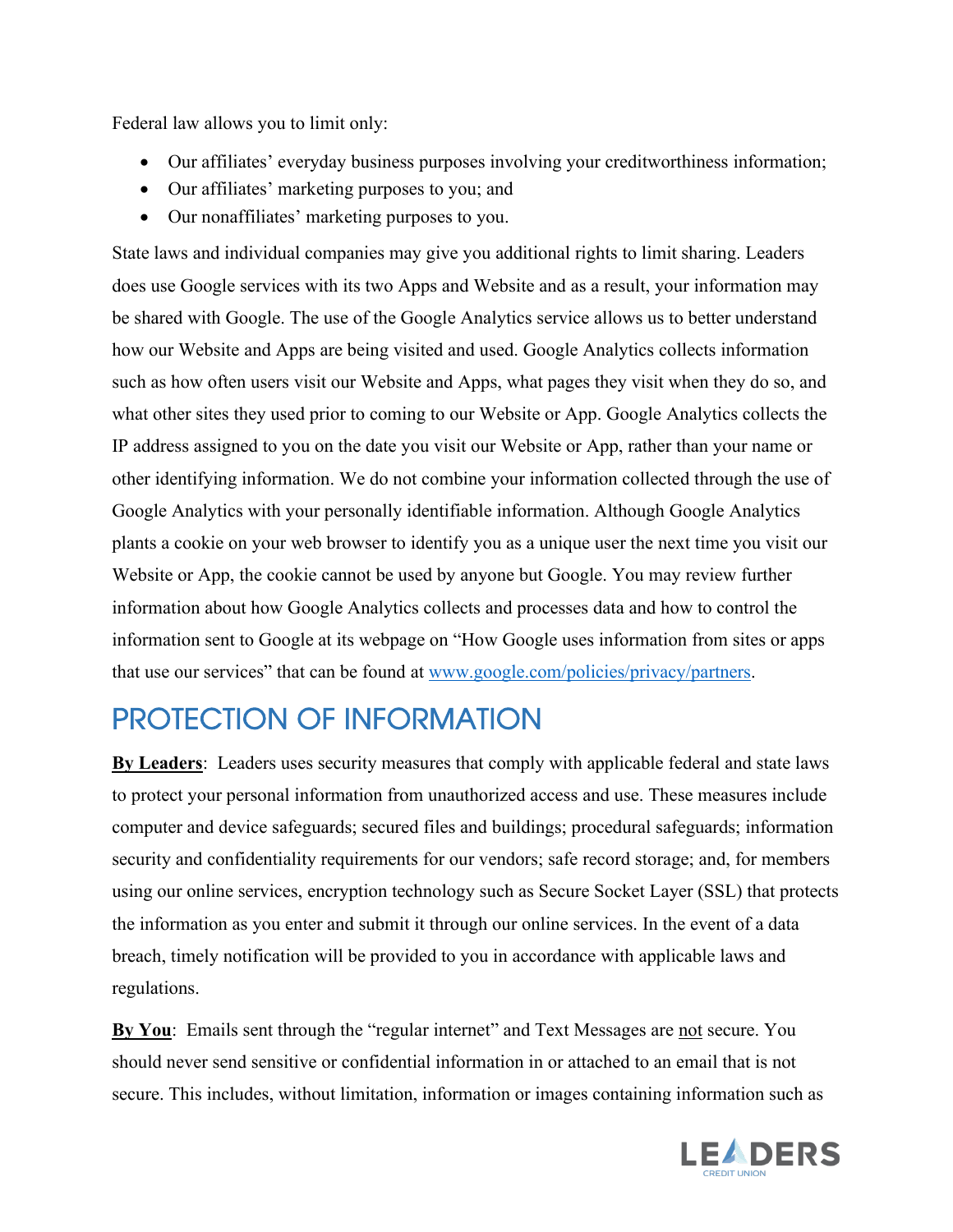your Social Security Number, Account Number, or PIN Number.

### RETENTION OF INFORMATION

Leaders retains your information for the period of time necessary to:

- Conduct business with you;
- Satisfy with our legal obligations; and
- Comply with applicable federal and state laws and regulations.

Once such time period has elapsed, your information is securely deleted in accordance with applicable federal laws and regulations.

### LINKS TO OTHER SITES

The information and disclosures contained in this Privacy Policy apply only to our services. Our Online services and our website may provide links to third party sites such as credit bureaus, service providers, or merchants. If you use such links, you should review their privacy and security policies and other terms and conditions as they are not controlled by and may differ from Leaders' Privacy Policy. Leaders does not guarantee and is not responsible for the privacy or security of these sites including, without limitation, the accuracy, completeness, or reliability of their information.

# OTHER USEFUL RESOURCES

The below links and references are other resources you may use to learn more about our practices in general and as it relates to privacy.

- [Leaders' Consumer Privacy Notice](https://www.leaderscu.org/images/uploads/content_files/Privacty_Policy1021.pdf) provides a description of our information sharing activities and your rights to limit it in a format used by all financial institutions
- Leaders' Disclosures and Agreements, which includes our terms of service, may be accessed by one of the following methods:
	- Log into your Leaders online banking account
	- Log into your Leaders mobile banking app and view under the "More" section
	- Visit any Leaders branch